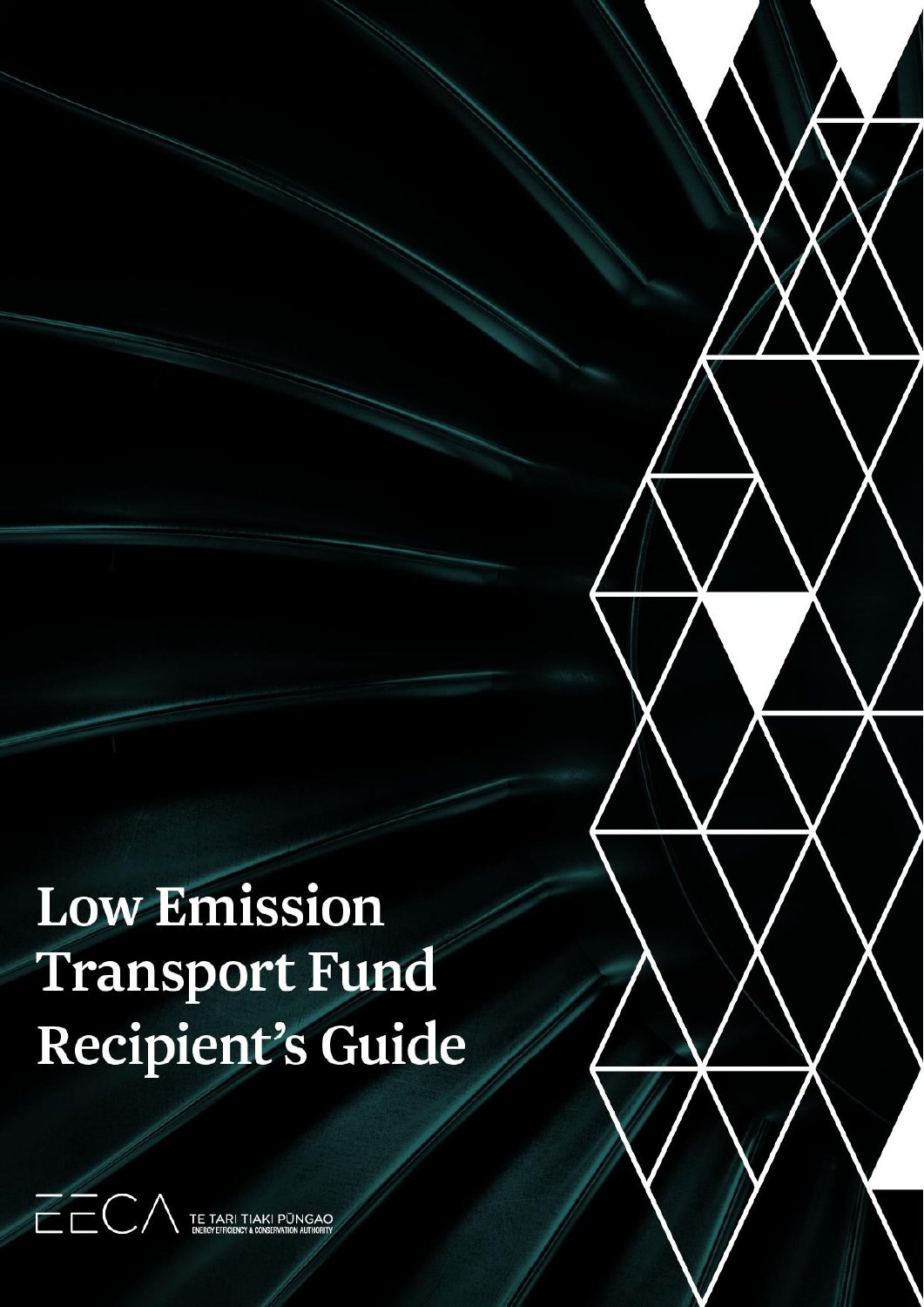

## This guide covers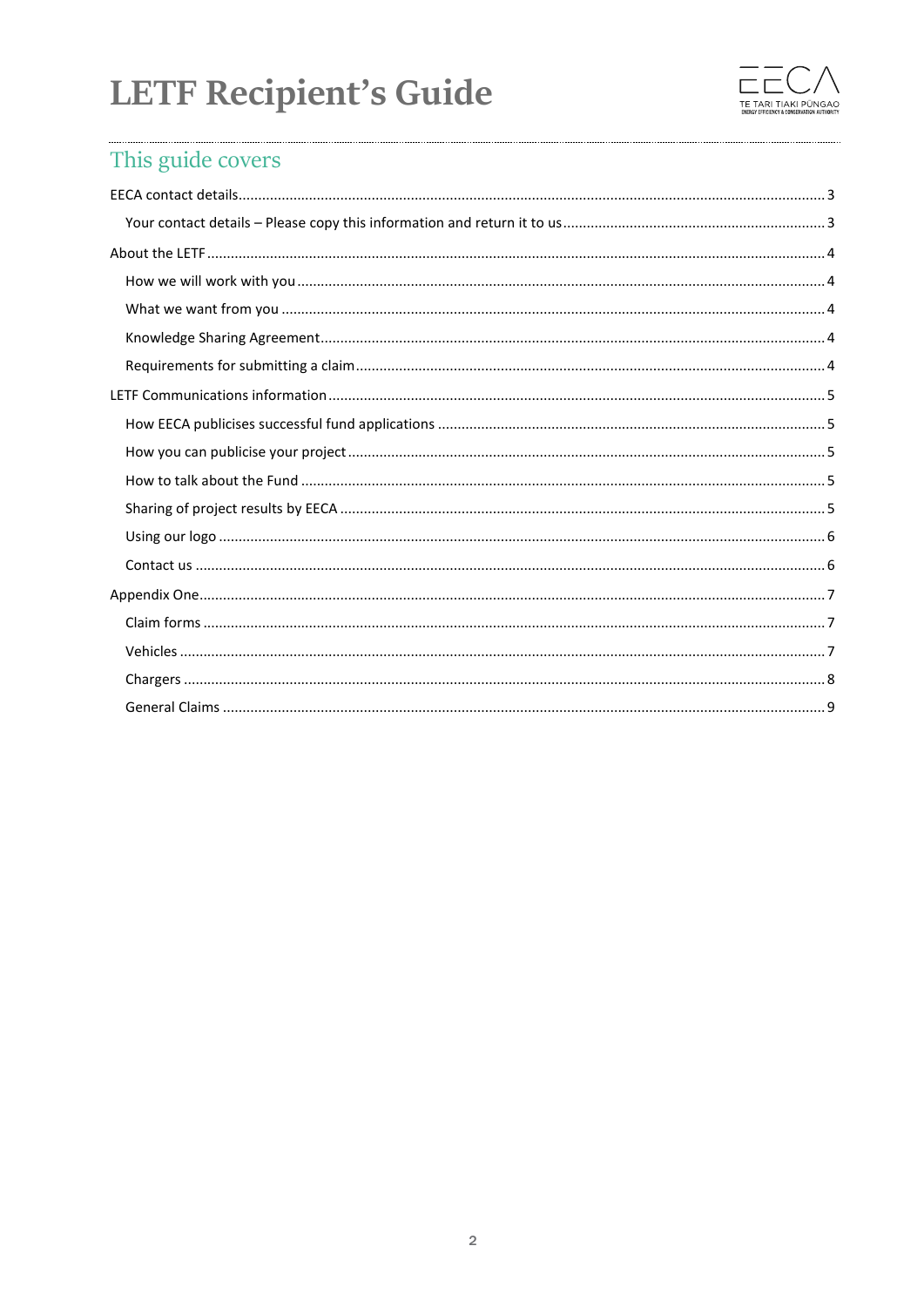

## <span id="page-2-0"></span>EECA contact details

| <b>EECA Team</b>                   |                               |                            |  |  |  |
|------------------------------------|-------------------------------|----------------------------|--|--|--|
| <b>Manager Transport Portfolio</b> |                               |                            |  |  |  |
| Name                               | <b>Email</b>                  | Phone                      |  |  |  |
| <b>Richard Briggs</b>              | richard.briggs@eeca.govt.nz   | 027 222 2426               |  |  |  |
| <b>Transport Funds Lead</b>        |                               |                            |  |  |  |
| <b>Name</b>                        | <b>Email</b>                  | Phone                      |  |  |  |
| Camilla Cochrane                   | camilla.cochrane@eeca.govt.nz | 04 470 2229 / 027 457 0205 |  |  |  |
| <b>Relationship Manager</b>        |                               |                            |  |  |  |
| <b>Name</b>                        | Email                         | Phone                      |  |  |  |
| Helene Smyth                       | helene.smyth@eeca.govt.nz     | 04 495 8254 / 027 257 9426 |  |  |  |
| <b>Transport Analyst</b>           |                               |                            |  |  |  |
| <b>Name</b>                        | Email                         | Phone                      |  |  |  |
| Kii Small                          | kii.small@eeca.govt.nz        | 021 0261 3783              |  |  |  |

### <span id="page-2-1"></span>**Your contact details – Please copy this information and return it to us**

| <b>Your Team</b>             |      |       |           |        |
|------------------------------|------|-------|-----------|--------|
| <b>Primary Contact</b>       |      |       |           |        |
| Title                        | Name | Email | Telephone | Mobile |
|                              |      |       |           |        |
| <b>Alternative contact 1</b> |      |       |           |        |

| Title | Name | Email | Telephone | Mobile |
|-------|------|-------|-----------|--------|
|       |      |       |           |        |
|       |      |       |           |        |

<span id="page-2-2"></span>

| Alternative contact 2 |      |       |           |        |
|-----------------------|------|-------|-----------|--------|
| Title                 | Name | Email | Telephone | Mobile |
|                       |      |       |           |        |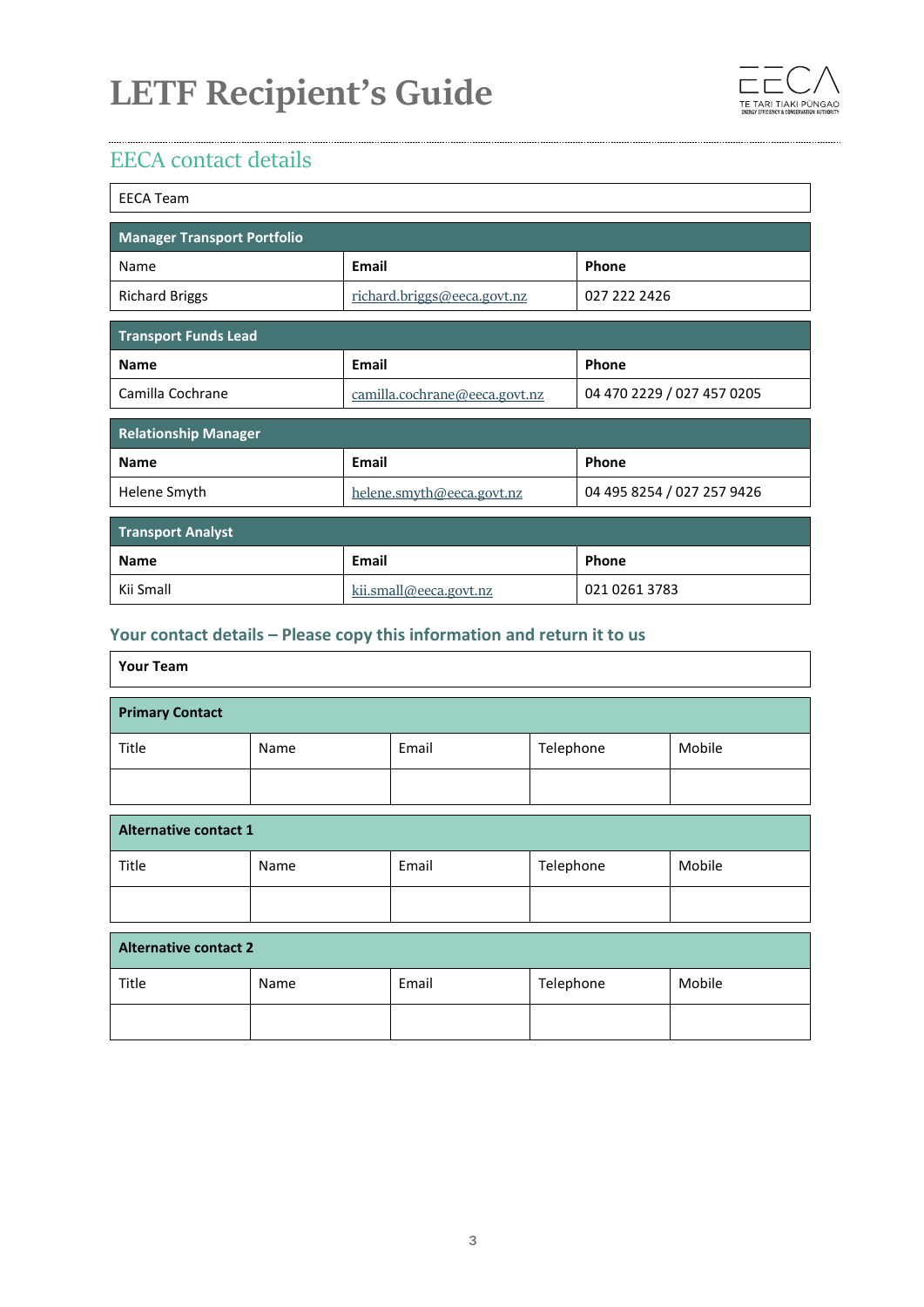

### About the LETF

Congratulations on your successful application to the Low Emission Transport Fund. We look forward to a productive partnership.

As a recipient of Government funding, it's important we work together to meet agreed commitments, show how public money was spent and demonstrate the project's value to New Zealand.

This guide gives an overview of how we will do that, and communicate the project to New Zealanders.

#### <span id="page-3-0"></span>**How we will work with you**

- Correspondence and communication is very important to us during the progress of your project.
- We will be communicating and meeting with you regularly to get updates on your progress.
- It is very important for milestones to be completed before or by the due date.
- We are here to work with you to help with the completion of the project.
- Claims are paid on the 20th of each month: to make the pay date please submit claims before the 15th of the each month. Please enquire for the last date to submit claims.
- Milestone part payments can be made on occasion. Please discuss this with us.
- We will work with you to move milestone due dates if they are not achievable.

#### <span id="page-3-1"></span>**What we want from you**

- We will require you to communicate with us regularly with your progress.
- If a milestone is not going to be completed by the due date please notify us as soon as possible.
- Please notify us if there are any changes in your team.
- We will require you to have an exit interview at the completion of your project so we can translate individual project results and learnings to the wider market to grow knowledge and encourage uptake of LEVs.

#### <span id="page-3-2"></span>**Knowledge Sharing Agreement**

- You'll have agreed to EECA's Knowledge Sharing Agreement as part of your LETF Funding Agreement. This is a key part of how we will gather data on your project, and understand the key learnings from the project.
- You can talk to us about what is involved in your agreement; we are happy to help you work through the data requirements.

#### <span id="page-3-3"></span>**Requirements for submitting a claim**

- Fill out appropriate claim form (Charger, Vehicle, or General Claim Form). If these have not been sent to you, please request them from your Relationship Manager.
- Send through all copies of invoices that have been paid (to show proof of payment).
- List all assets purchased.
- Send through photos and copies of relevant certificates.
- The amount due, exclusive of GST.

Refer to Appendix One for examples of the claim forms.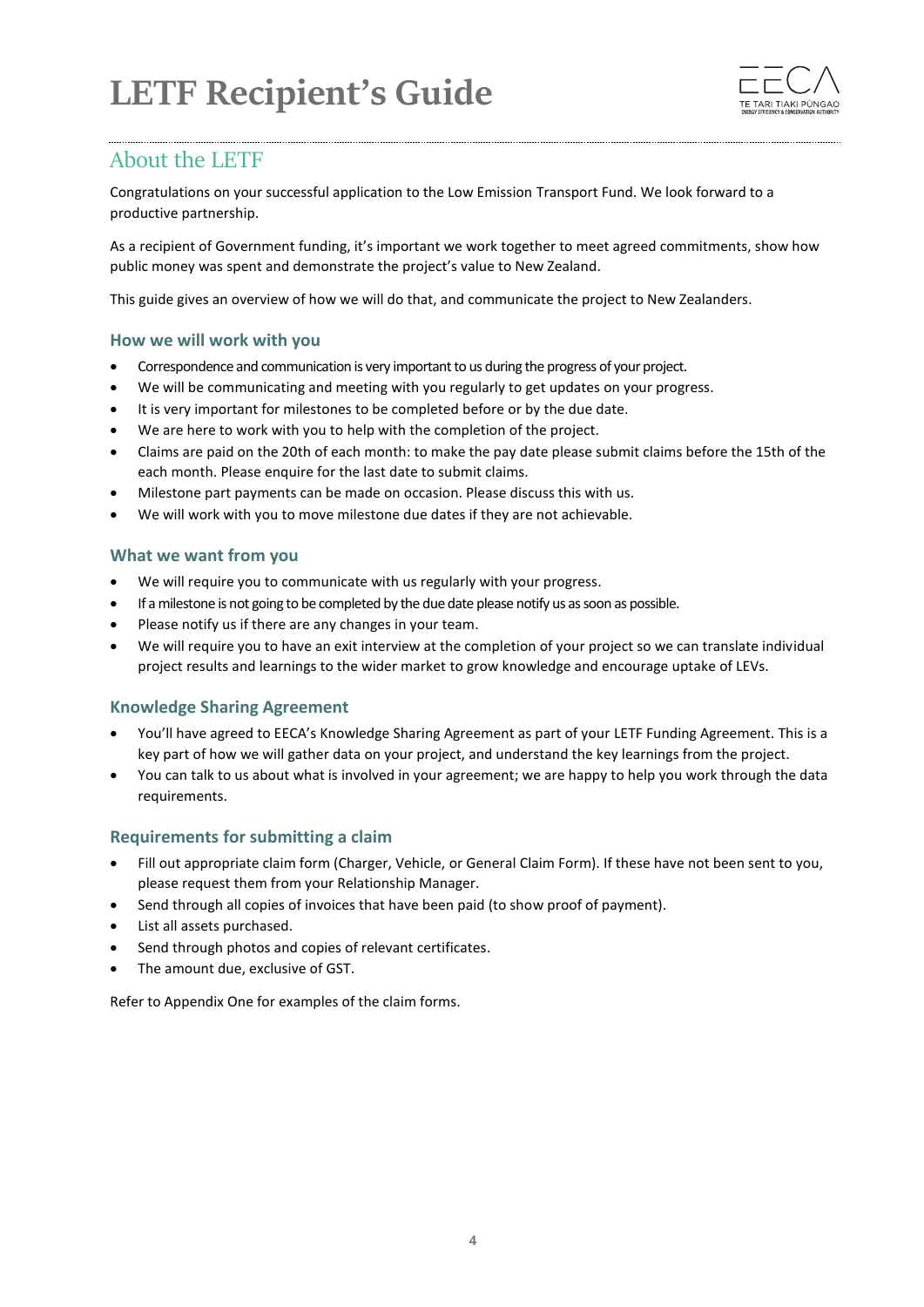

### <span id="page-4-0"></span>LETF Communications information

Communicating the Fund's projects to the New Zealand public is an important part of our work. Fund projects demonstrate that the government is supporting New Zealand businesses and communities to decarbonise their operations, and sharing project stories encourages others to look into low-emissions transport for themselves.

We share these stories through all EECA communications channels (see below), and on our [Gen Less](http://www.genless.govt.nz/) platform. Gen Less encourages all New Zealanders to use and enjoy low emission vehicles, and reduce their transport emissions. We encourage you to share information about your project with customers, other businesses and the general public.

### <span id="page-4-1"></span>**How EECA publicises successful fund applications**

- The Minister of Energy and Resources and/or EECA announces each round's successful applicants, including organisations' names, the purpose of the funding, cost of project and amount of funding received.
- We typically publicise fund projects through [EECA News](https://www.eeca.govt.nz/news-and-events/newsletters/) (monthly newsletter); the EECA [and Gen Less](https://www.eeca.govt.nz/funding-and-support/low-emission-vehicles-contestable-fund/low-emission-vehicles-contestable-fund-successful-projects/) [websites](https://www.eeca.govt.nz/funding-and-support/low-emission-vehicles-contestable-fund/low-emission-vehicles-contestable-fund-successful-projects/); and social media (LinkedIn, Twitter and Facebook). We occasionally also pitch articles to mainstream media.

#### <span id="page-4-2"></span>**How you can publicise your project**

Please email Sarah Barnett, Senior Communications Advisor, for support with developing PR. She will assist you with quotes from EECA, logos and any other requirements [Sarah.Barnett@eeca.govt.nz](mailto:Sarah.Barnett@eeca.govt.nz).

- After the Minister or EECA has announced your successful project application, we encourage you to do your own publicity (media release, social media, newsletters etc).
- Project launch is a good time for follow-up publicity. Please keep EECA informed of your launch timing and plans.
- Please share any media releases with EECA before publication (email them to [LETFund@eeca.govt.nz\)](mailto:LETFund@eeca.govt.nz).
- If you post on LinkedIn or Twitter let us know and credit EECA so we can share it with our followers. Our Twitter account is @EECA\_NZ.

#### <span id="page-4-3"></span>**How to talk about the Fund**

- It is "the Government's Low Emission Transport Fund, administered by the Energy Efficiency and Conservation Authority (EECA)."
- You can say, "The fund is one of a range of initiatives in the Government's Transport Decarbonisation Programme, which aims to accelerate the transition of transport to net zero in New Zealand."
- The fund offers up to 50% co-funding towards projects.
- Your project is being "co-funded" or "part-funded", rather than just "funded". We encourage recipients to say what proportion of their project is being co-funded.
- It is "co-funding", not a "grant".
- You have "received" or "been approved for" funding rather than "won" it.
- Co-funding is not confirmed until we have a signed agreement.

### <span id="page-4-4"></span>**Sharing of project results by EECA**

- EECA publicly shares information about successful projects on its website and in newsletters, media releases, social media (LinkedIn, Twitter, Instagram etc) and corporate documents.
- This information is usually sourced through project reports and the project close-out interview. If additional information is required, EECA will request this. EECA will request your approval of any content prior to releasing it publicly.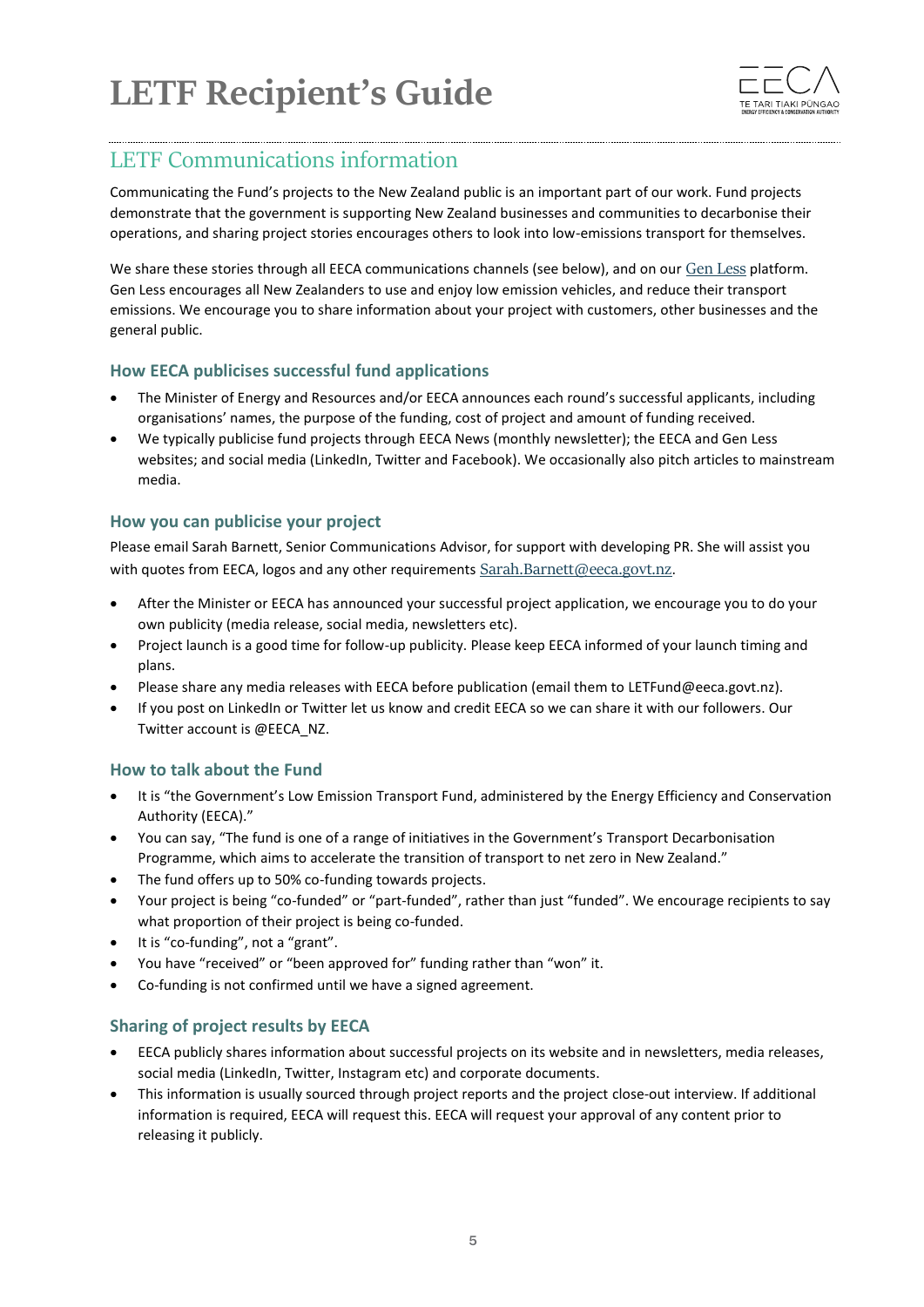

#### <span id="page-5-0"></span>**Using our logo**

Branding should be used on projects supported by the fund.

The logo is an effective and easy way to communicate that your organisation is leading the way with New Zealand's low emissions transport movement.

It should be sign written on co-funded vehicles and electric vehicle charging stations. For other types of projects, please discuss where and how to use the logo with our Marketing Lead, LeRoy Boyle, leroy.boyle@eeca.govt.nz.

#### <span id="page-5-1"></span>**Contact us**

Please email [LETFund@eeca.govt.nz](mailto:LETFund@eeca.govt.nz) for advice on any aspect of your co-funded project including communications, branding and logos.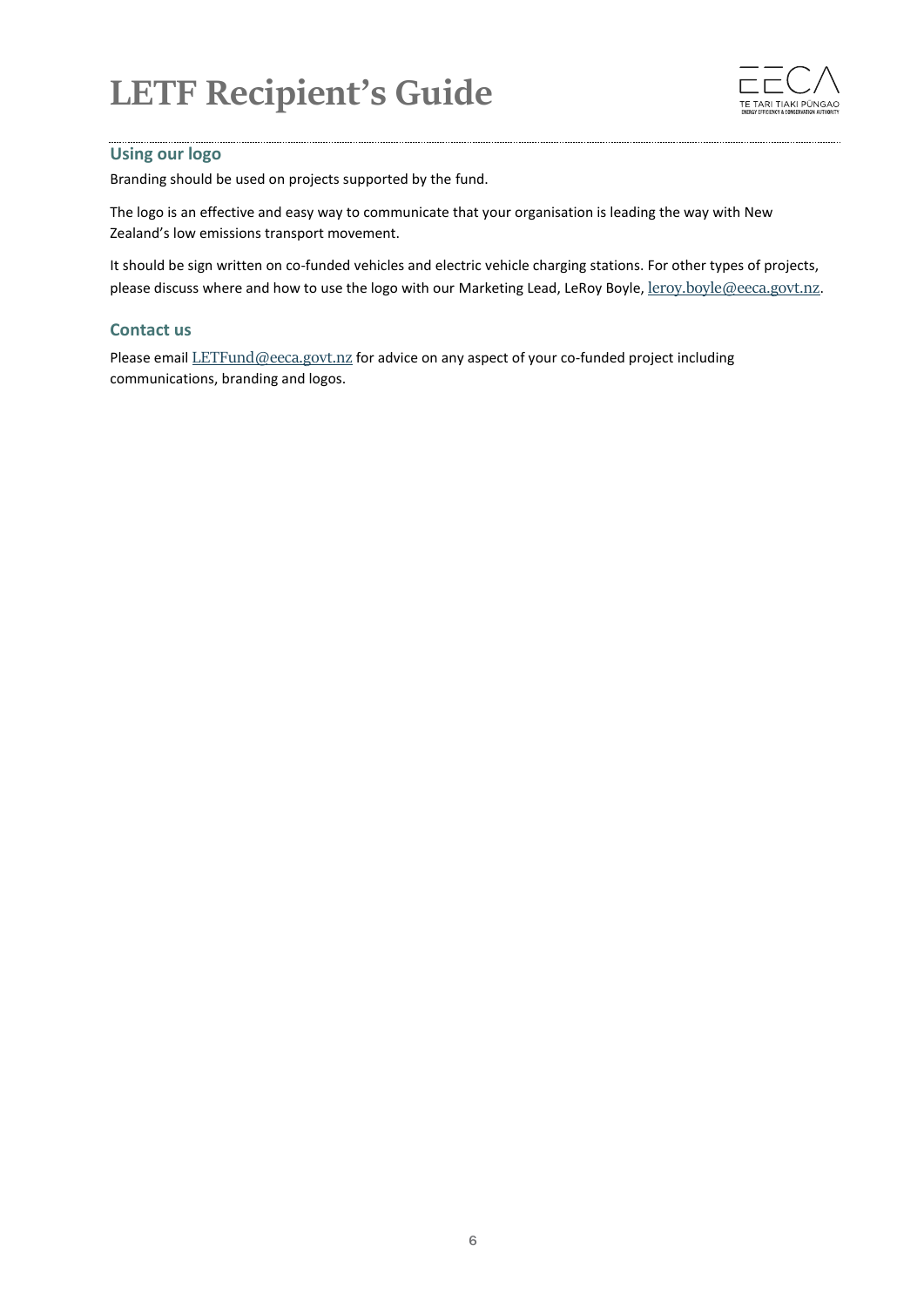

## <span id="page-6-0"></span>Appendix One

### <span id="page-6-1"></span>**Claim forms**

Examples of the different types (Vehicles, Chargers, General) of LETF Claim forms for clients to fill out when submitting a claim. We will send them to you when required.

### <span id="page-6-2"></span>**Vehicles**

<span id="page-6-3"></span>

| Claim Date:                                                                                                                                                                                                                                                                                                          |    | agreement):                  | Client Name (name on funding                                                              |    |        |
|----------------------------------------------------------------------------------------------------------------------------------------------------------------------------------------------------------------------------------------------------------------------------------------------------------------------|----|------------------------------|-------------------------------------------------------------------------------------------|----|--------|
| <b>Total Value of Milestone</b><br>(excluding GST):                                                                                                                                                                                                                                                                  | \$ |                              | Claim Amount<br>(excluding GST):                                                          | \$ |        |
| Is the milestone being claimed in full:<br>If the milestone is not:<br>do we retain the balance                                                                                                                                                                                                                      |    | Yes/No<br>Yes/No             | Has a part claim been made before<br>on this milestone:<br>If a part claim has been made, |    | Yes/No |
| do we write off the balance                                                                                                                                                                                                                                                                                          |    | Yes/No                       | including this claim, what is the<br>remaining balance of the milestone:                  |    | \$     |
| <b>Milestone Number:</b>                                                                                                                                                                                                                                                                                             |    |                              | Milestone Description:                                                                    |    |        |
| Evidence<br>Please provide an itemised list for<br>$\bullet$<br>any amounts that you have spent<br>on this project that are over \$500.<br>Cars / Trucks/ Vans<br>Provide evidence such as receipts,<br>$\bullet$<br>invoices. Unless otherwise agreed,<br>your claim would be up to 50% of<br>receipts and invoices |    | (Circle the appropriate one) | Number:<br>Model/s:                                                                       |    |        |
| EECA use only:                                                                                                                                                                                                                                                                                                       |    |                              | Link to Milestone in GEM:                                                                 |    |        |
| <b>GEM Contract No.:</b>                                                                                                                                                                                                                                                                                             |    |                              |                                                                                           |    |        |
| LETF file No.:                                                                                                                                                                                                                                                                                                       |    |                              |                                                                                           |    |        |
| Is the balance to be retained for future payments?<br>Yes/No<br>Is the balance to be written off? Yes/No                                                                                                                                                                                                             |    |                              | Comments:                                                                                 |    |        |
| Account Manager approval                                                                                                                                                                                                                                                                                             |    |                              |                                                                                           |    |        |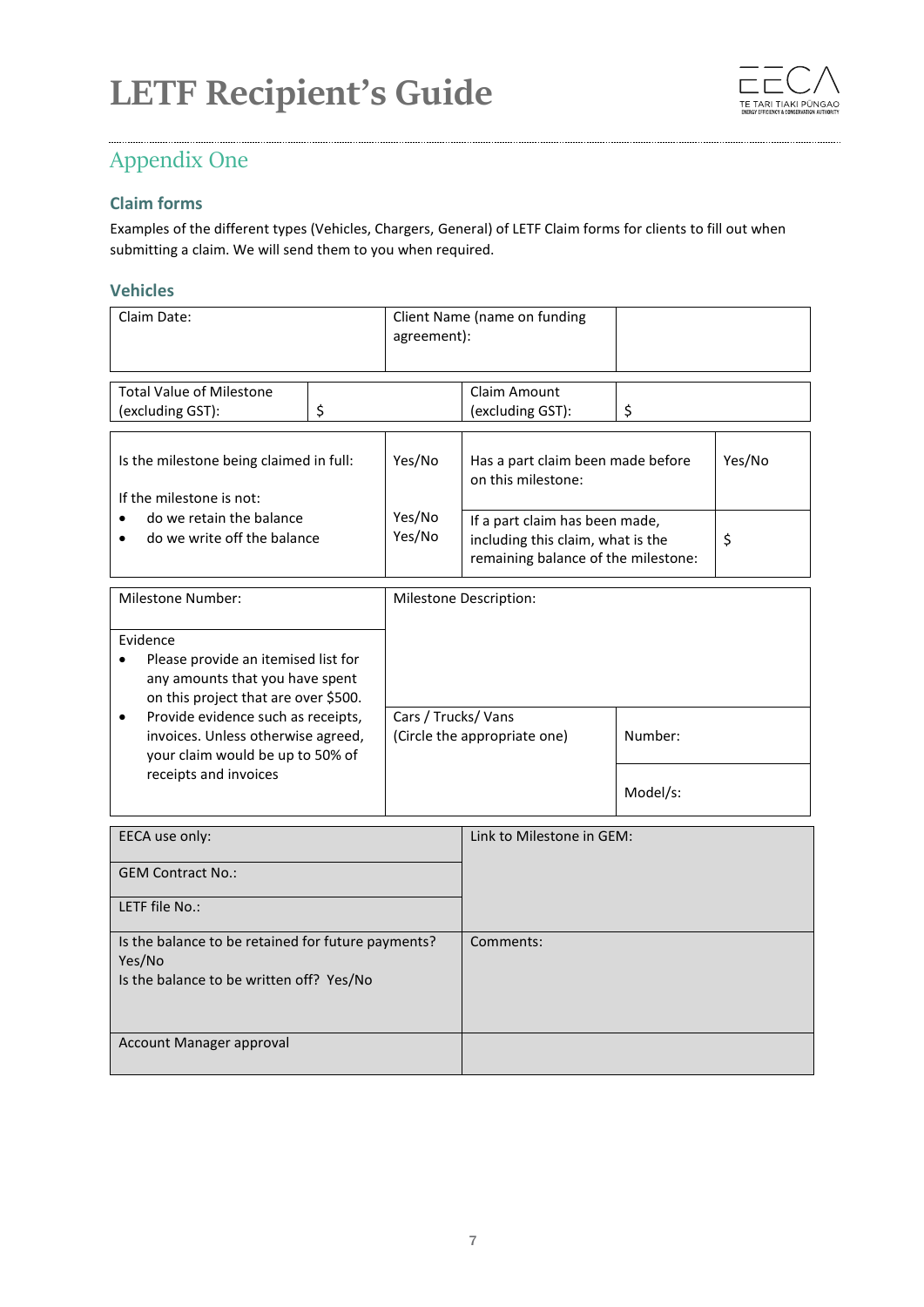

<span id="page-7-0"></span>

| <b>Chargers</b>                                                                                                                |    |                      |                                                                                                                                                                                           |        |                          |             |        |
|--------------------------------------------------------------------------------------------------------------------------------|----|----------------------|-------------------------------------------------------------------------------------------------------------------------------------------------------------------------------------------|--------|--------------------------|-------------|--------|
| Claim Date:                                                                                                                    |    |                      | Client Name (name on funding<br>agreement):                                                                                                                                               |        |                          |             |        |
| <b>Total Value of Milestone</b><br>(excluding GST):                                                                            | \$ |                      | Claim Amount<br>(excluding GST):                                                                                                                                                          | \$     |                          |             |        |
| Is the milestone being claimed in full:<br>If the milestone is not:<br>do we retain the balance<br>do we write off the balance |    | Yes/No               | Has a part claim been made before<br>on this milestone:<br>Yes/No<br>If a part claim has been made,<br>Yes/No<br>including this claim, what is the<br>remaining balance of the milestone: |        | \$                       |             | Yes/No |
|                                                                                                                                |    |                      |                                                                                                                                                                                           |        |                          |             |        |
| <b>Milestone Number:</b>                                                                                                       |    |                      | Milestone Description:                                                                                                                                                                    |        |                          |             |        |
| Evidence<br>Please provide an itemised list for<br>$\bullet$<br>any amounts that you have spent                                |    |                      |                                                                                                                                                                                           |        |                          |             |        |
| on this project that are over \$500.<br>Provide evidence such as receipts,<br>$\bullet$                                        |    | No. Public Chargers: |                                                                                                                                                                                           |        | No. Private<br>Chargers: |             |        |
| invoices. Unless otherwise agreed,                                                                                             |    | Free                 |                                                                                                                                                                                           | Yes/No | <b>Charging Cost</b>     |             | \$     |
| your claim would be up to 50% of<br>receipts and invoices                                                                      |    | Availability:        |                                                                                                                                                                                           | Make:  |                          | Rating(kW): |        |
| EECA use only:                                                                                                                 |    |                      | Link to Milestone in GEM:                                                                                                                                                                 |        |                          |             |        |
| <b>GEM Contract No.:</b>                                                                                                       |    |                      |                                                                                                                                                                                           |        |                          |             |        |
| LETF file No.:                                                                                                                 |    |                      |                                                                                                                                                                                           |        |                          |             |        |
| Is the balance to be retained for future payments?<br>Yes/No<br>Is the balance to be written off? Yes/No                       |    | Comments:            |                                                                                                                                                                                           |        |                          |             |        |
| Account Manager approval                                                                                                       |    |                      |                                                                                                                                                                                           |        |                          |             |        |